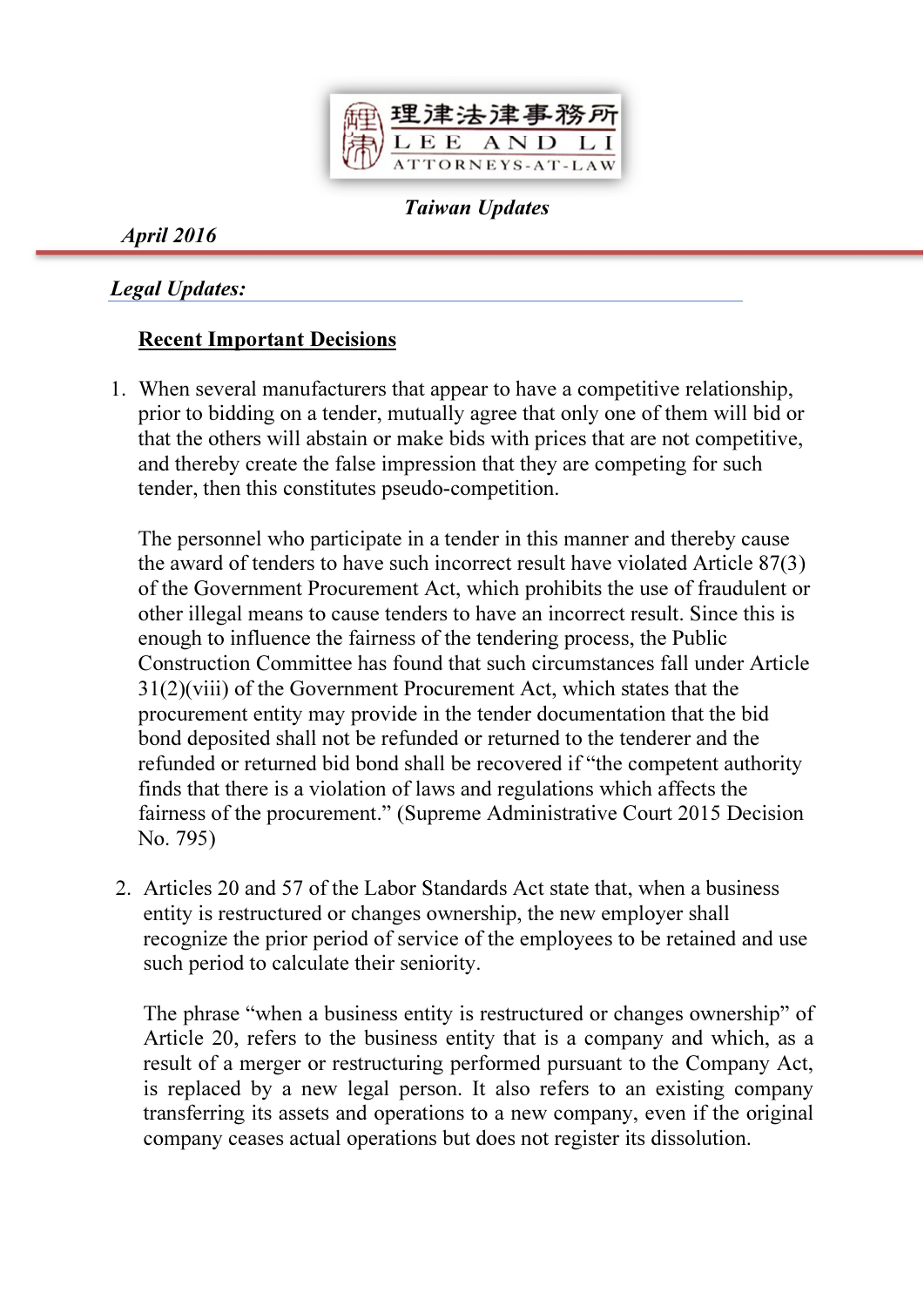As for the "employees to be retained," this does not only refer to the employees who the old and the new employers notify, orally or in writing, to continue to work for the new employer. It also refers to those employees who one can infer that the old and new employers intend to retain according to the move of a new or old employer or other circumstances. (Supreme Court 2015 Tai-Shang-Zi No. 2368 Civil Decision)

# Labor Law

- 1. Article 7 of the Enforcement Rules of the Labor Standards Act stipulates that the start and end times of work, rest periods, holidays, etc, shall all be stipulated in the employment contract. On February 3, 2016, the Ministry of Labor of Taiwan's Executive Yuan, promulgated Labor Article 2 Interpretive Letter No. 1050130162, which states that, because the law does not expressly prescribe whether the "annual paid leave" mentioned in Article 38 of the Labor Standards Act should be counted in half day units, this must be decided upon through consultation between employers and employees. If employers and employees mutually agree that paid annual leave should be counted in half days, and employees attended work during such half day leave, regardless of the work hours, employers shall pay half day wages in accordance with Article 39 of the Labor Standards Act.
- 2. Article 49(5) of the Labor Standards Act stipulates that an employer may not require female workers who are pregnant or are nursing to work during a night shift. The period during which such employee may not be required to work, in principle, lasts one year after the birth of the employee's child. It does not apply only to women who are actually breastfeeding their children. It also applies to women who bottle feed their children. The Ministry of Labor has indicated that companies, in order to avoid breaking the law, have prohibited women from working nightshifts and that this has adversely affected women's labor rights and interests. In order to respect the freedom and labor rights of female employees, the Ministry of Labor, on March 8, 2016, promulgated Article 2 Interpretive Letter No. 1050130327, which explained that women who do not have any nursing or similar needs that would prevent them for working at night may personally sign a declaration to that effect, in order to perform night shift work in compliance with Article 49(1) of the Labor Standards Act.

In addition, the employer has an obligation to prove that female employees who performed night shift work within a year of delivery did so in conformance with the relevant laws. Further, employers may not force female employees to sign the written declarations in question and then perform night shift work. If the female employee has a need to collect milk, the employer must abide by Article 52 of the Labor Standards Act and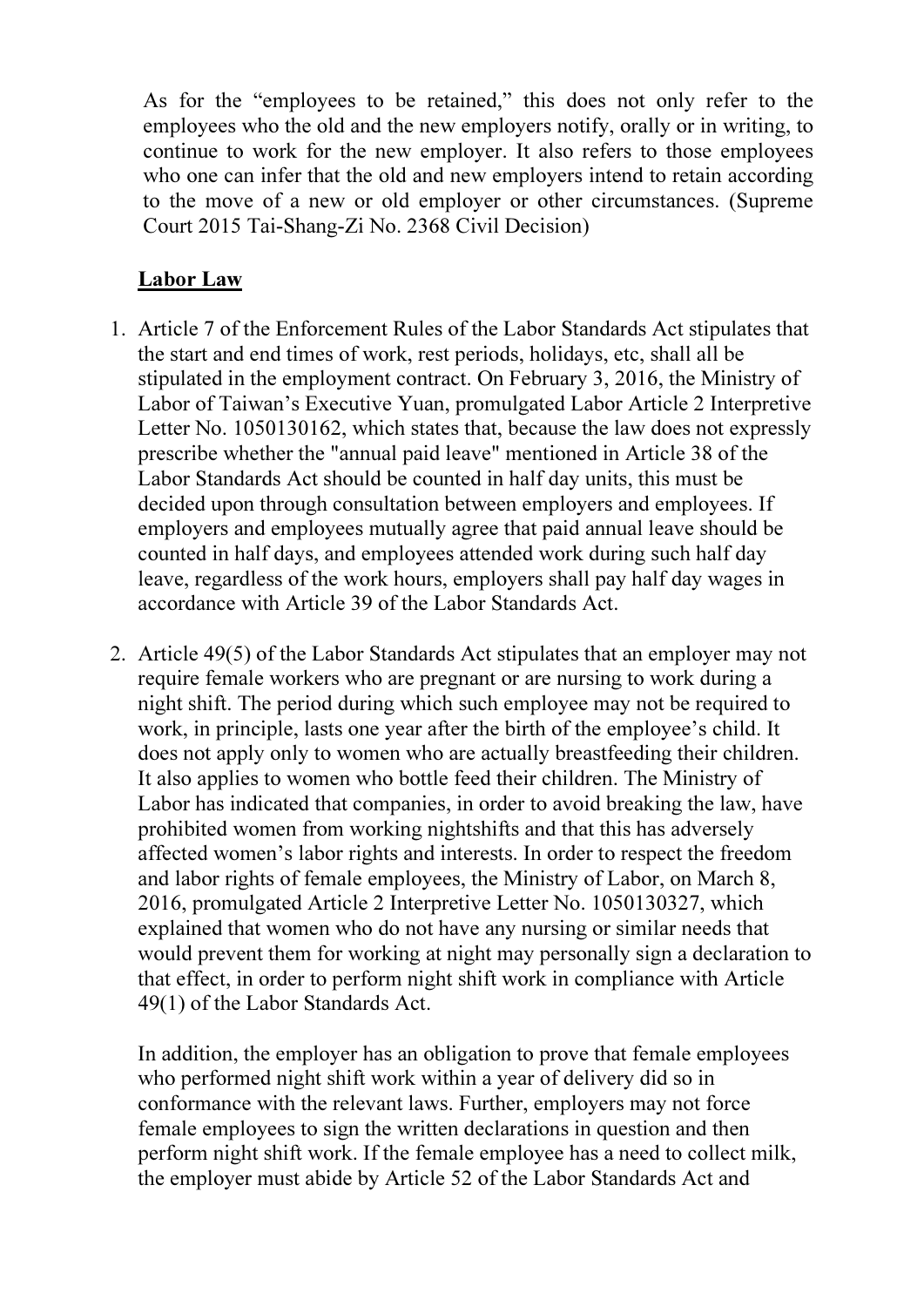provide the female employee who performs night shift with time for such collection.

### Fair Trade Law

Article 14(1) of the Fair Trade Act stipulates that the term "concerted action" means that competing enterprises at the same production and/or marketing level, by means of contract, agreement or any other form of mutual understanding, jointly determine the price, technology, products, facilities, trading counterparts, or trading territory with respect to goods or services, or any other behavior that restricts each other's business activities, resulting in an impact on the market function with respect to production, trade in goods or supply and demand of services. The Fair Trade Commission of Taiwan's Executive Yuan, on March 1, 2016, promulgated Interpretive Letter No. 10515600941, which set forth its standard for minor violations that are not subject to punishment. Specifically, companies that participate in concerted action, if in the relevant market their total market share is less than 10%, then they are presumed not to have an impact on the market function with respect to production, trade in goods or supply and demand of services. However, the above does not apply to concerted action which mainly involves restriction of the price of products or services, production volume, trading counterparts or trading territory.

# Intellectual Property

The Taiwan Intellectual Property Office commented on the recent decline in patent applications. On March 1, 2016, it convened a patent examination quality advisory committee of expert panelists to discuss: entering into cooperative agreements and establishing PPH with other countries to increase patent examination speed; providing English language search reports and examination comments, in order to reduce the application costs and serve as a basis for international examination; and, increasing the quality of examinations, and the Intellectual Property Office's plans to relax the foreign search system, which are to be implemented next year.

With respect to examination fees, because Taiwan's fees are already lower than those of other countries, the Intellectual Property Office is not considering lowering them any further. Also, the committee discussed improving the quality of patent trials. South Korea, following the example of Singapore and Hong Kong, is promoting the international IP Arbitration Centre Project, and has seen a 5% increase in invention patent applications. This means that South Korea is increasingly closing the gap with Japan. If Taiwan can offer a trial court of international quality, applicants will be more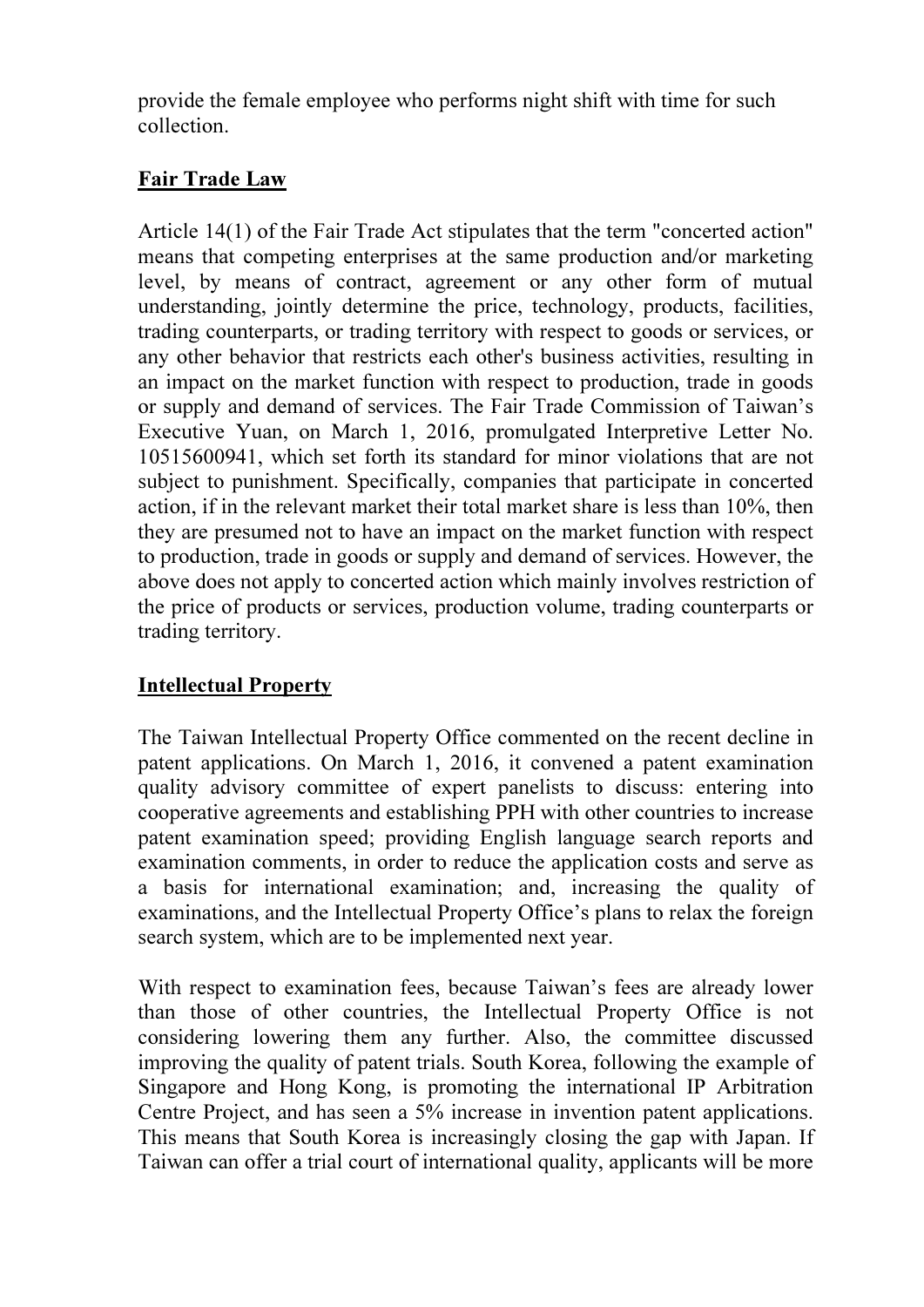likely to choose Taiwan as a forum for settling disputes. This will be a great encouragement to business and intellectual property industries will in turn flourish.

#### Economic Updates:

#### Ministry of Economics to actively attract foreign investment, with an annual target of US\$11 billion

In March 2016, the Ministry of Economic Affairs of the Executive Yuan announced that, during the second half of this year, it will target Europe, the United States, and Japan for investment with the goal of raising US\$11 billion, mainly in the four main industries of semiconductor equipment and materials, offshore wind power, rail vehicles, and electric buses. The three principles of the Ministry of Economic Affaires include: making an inventory of domestic business opportunities arising from major construction or investment plans; assessment of domestic production and industrial supply chain gaps, domestic producers being supplied through domestic businesses, and producers that cannot function completely indigenously and are searching for foreign investment in Taiwan; and improving domestic industrial capacity and better integration into the global supply chain.

With respect to semiconductor equipment and materials, for example, Taiwan is the world's single largest market, but is still lacking in exposure, etching and other technical equipment. The Ministry of Economic Affairs is hoping to attract investment in such areas and thereby create NT\$ 500 billion business opportunities. Further, the Ministry of Economic Affairs published data concerning the 2012-2014 letters of intent to invest. Such data indicated that the Investment Solicitation Committee and overseas investment groups signed 88 such letters and that the investment amounts equal NT\$ 318 billion (approximately US\$ 106 billion) with an implementation rate of 92.87%.

#### Results of Limited Partnership Structure are Poor; Ministry of Economic Affairs to Amend Law

Taiwan's Executive Yuan has been promoting innovative business structures for the past six months.

Taiwan currently has more than 70 closely held companies registered, approximately half of which are start up companies. However, to date, no limited partnerships have been registered. The Ministry of Economic Affairs has stated that the main reason is that limited partnerships are not exempt from the business tax exemptions. However, the benefit of such exemptions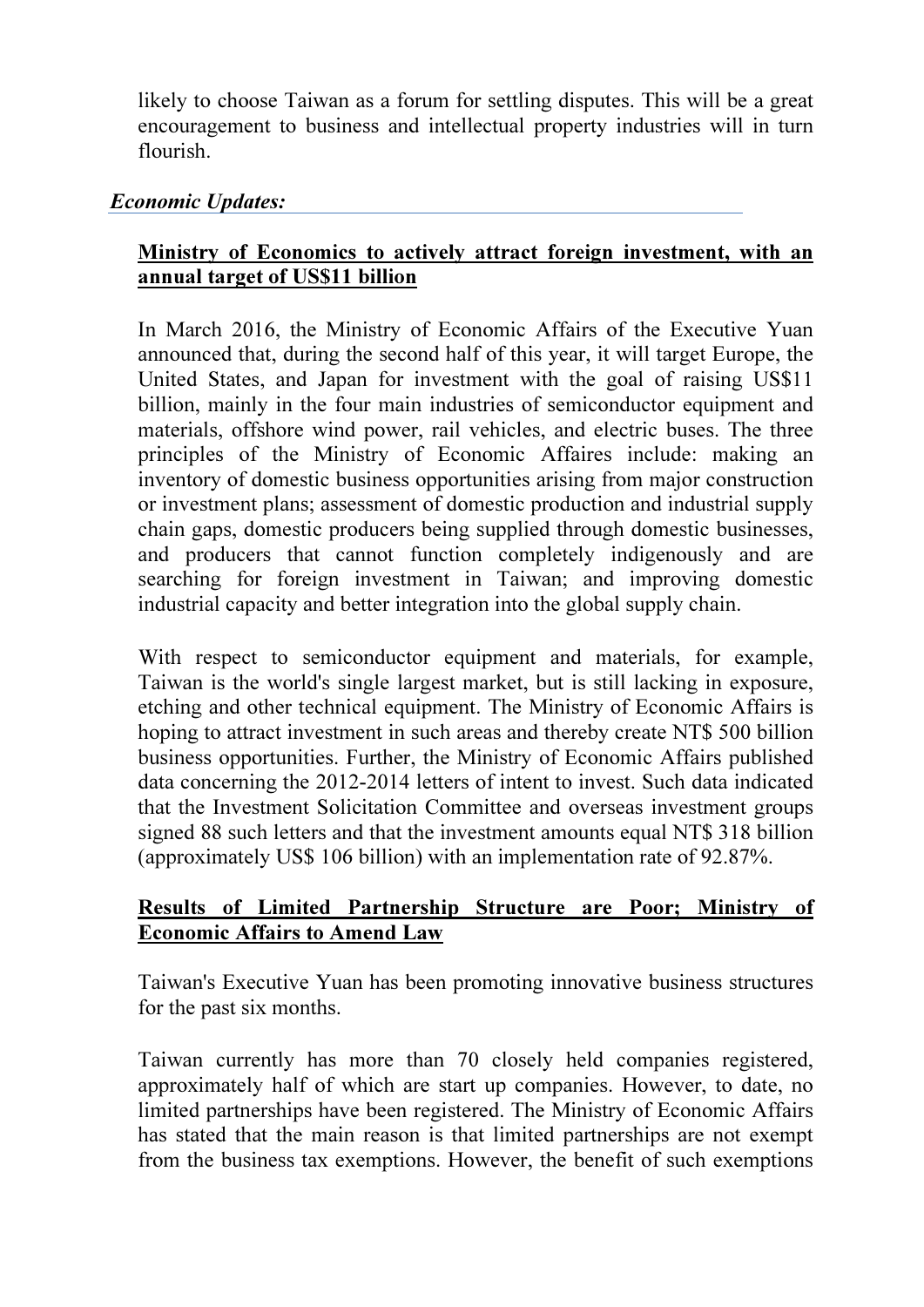will be provided when the Industrial Innovation Act is next amended.

As for closely held companies, they provide no tax incentives. However, because the original shareholders equity interest is better protected and pressure on cash contribution is reduced, for example, plural voting rights, conditional relaxation of the restrictions on contribution of capital in the form of technology or services, this attracts start up entrepreneurs and is favored by those who would like to secure ownership of their business.

#### Government Updates:

#### Taiwan's President-elect Tsai Ying-wen has officially named Lin Chuan as Premier

Taiwan's president-elect, Tsai Ying-wen in March announced that Lin Chuan, who previously served as minister of finance, would assume the office of premier on May 20, after which point the government will begin to select the other cabinet ministers. The selection process will be completed in April.

Lin Chuan was born in 1951, and earned a doctorate in economics at the University of Illinois. He has served as the head of the finance department of the city of Taipei, the Minister of the Directorate-General of Budget, Accounting and Statistics of the Executive Yuan, the Minister of Finance, a national policy advisor to the president, and Chairman of the Board of Directors of Vanguard International Semiconductor. He currently serves as the executive director of the New Frontier Foundation, and as an adjunct professor in the department of economics at National Taiwan University.

# The CPPCC Stresses the 1992 Consensus as basis for Cross Strait Relations, Underscores work must be done with Taiwanese Youth

In March, China convened the 12th Chinese People's Political Consultative Conference ("CPPCC") National Committee, where Chairman Yu Zhengsheng stressed that the 1992 consensus is still the political basis of cross-strait relations, and said it would "expand exchange programs for Taiwan's youth, and conduct research targeting Taiwanese students studying and working in China." Association for Relations Across the Taiwan Straits Vice President, Sun Yafu has stated that cross strait relations are at a critical moment and much over the next four years will depend on Tsai Ying-wen, who will assume office on May 20.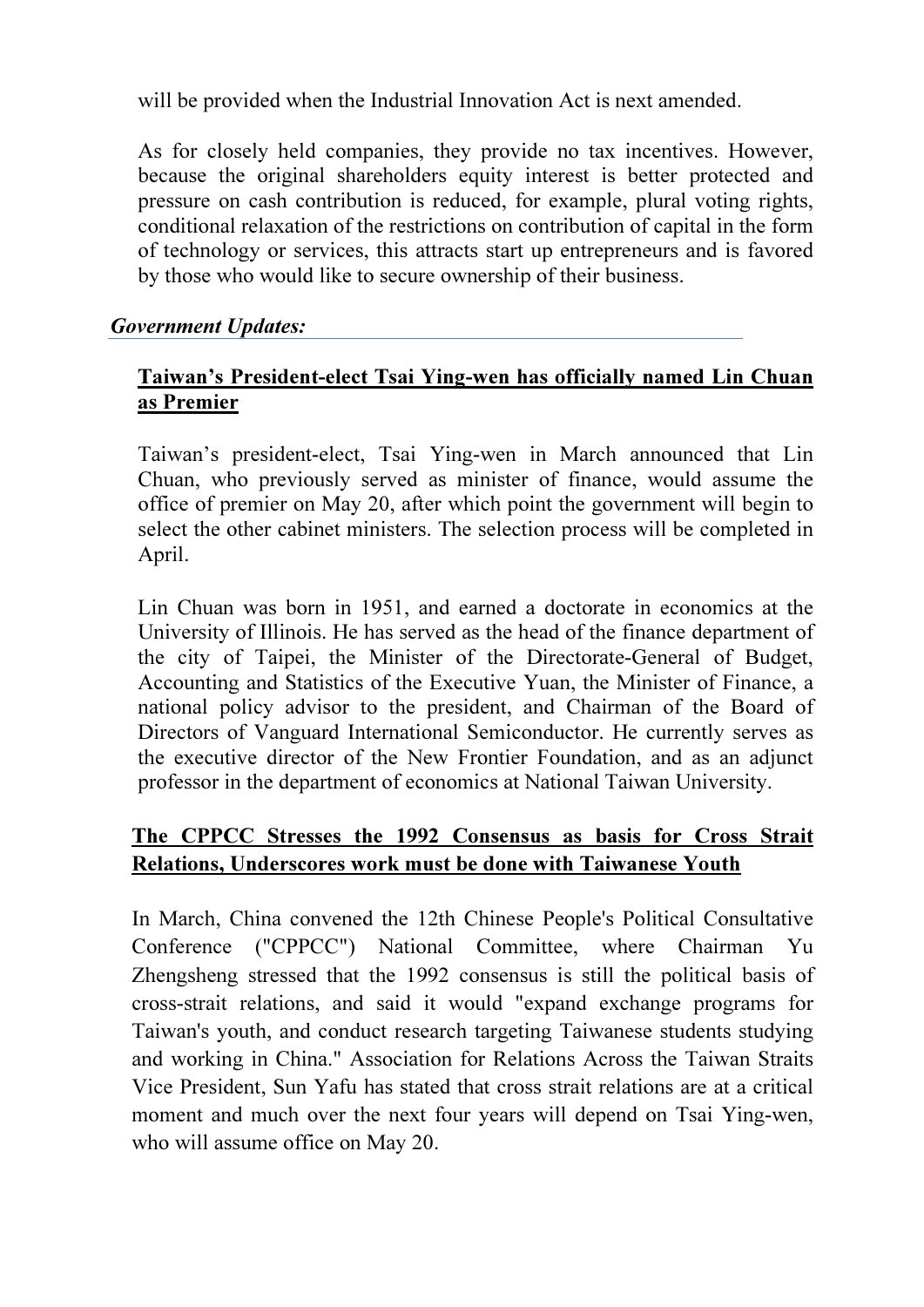#### Hakka Tung Blossom Festival

The Hakka Tung Blossom Festival was established in 2002 by the Council for Hakka Affairs of the Executive Yuan. This festival combines Hakka culture, tourism, ecology, and industry. Every April and May, in Northern and Eastern Taiwan, in particular in Hakka villages throughout Taoyuan, Hsinchu, and Miaoli, one can enjoy the beauty of the beautiful white fields of tung blossoms, which are referred to as "May snow."

The seed of the tung tree can be used to produce industrial oil and its fruit can used to produce paint oil. Also, its wood can be used in furniture. Tung blossoms were once an important economic resource for Hakka. Nowadays, however, the economic value is much diminished and the Hakka Affairs Council hopes to use the Hakka Tung Blossom Festival to help foster a new Hakka culture.

# The 2016 Kaohsiung Neimen Song-jiang Battle Array will Take place from April 2 to April 10

Since 2001, the Kaohsiung Neimen Song-jiang Battle Array has mainly been organized by the Tourism Bureau of the Ministry of Transportation and Communication. The activity takes places in the spring of each year, so as to coincide with the birthdays of two deities, Gaunyin and Matsu. Neimen is home to a number of cultural activities, which have earned this district the reputation as a cultural center. In particular, the Song-jiang Battle Array involves street parade performances by 18 different troupes, the highest number in the country.

This activity can trace its origins back to the Qing Dynasty, when Neimen, which is located in remote mountains, was plagued by robberies. To protect themselves, each village formed their self-defense Kung Fu forces to fight off bandits. The current activities blend together this martial arts tradition with the pilgrimage to Guanyin Buddha at the Neimen Zizhu temple, and also draw on the famous Chinese Novel, "Outlaws of the Marsh." The performance involves both martial arts and cultural elements. The cultural elements involve many motifs from traditional Chinese culture, including traditional drumming, and dragon and lion dances.

The religious element of the activities manifest themselves in the pilgrimages to Guanyin that occur at the local temple, where the faithful pray for